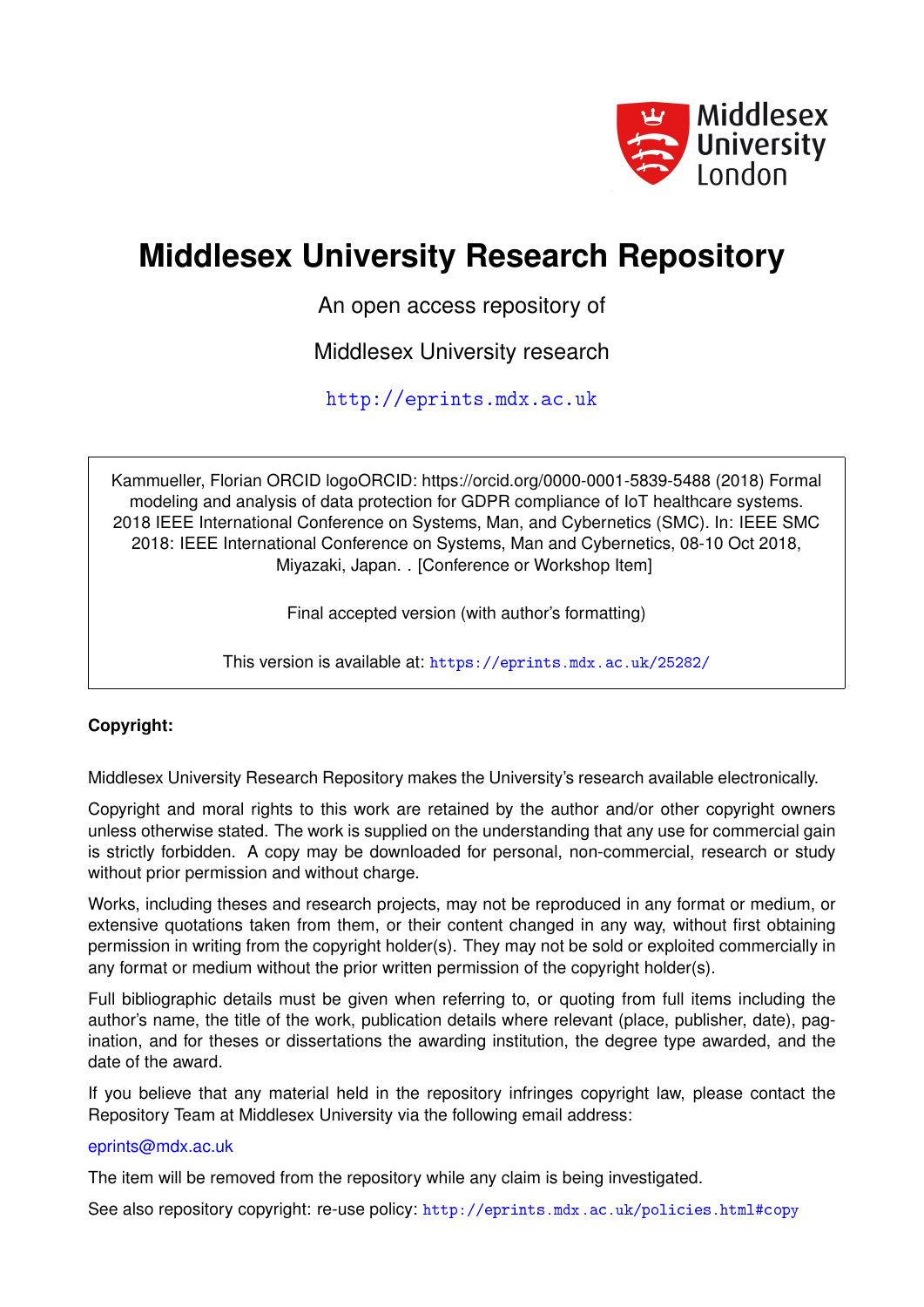# Formal Modeling and Analysis of Data Protection for GDPR Compliance of IoT Healthcare Systems

Florian Kammüller Middlesex University London, UK f.kammueller@mdx.ac.uk

*Abstract*—In this paper, we investigate the implications of the General Data Privacy Regulation (GDPR) on the design of an IoT healthcare system. From 26th May 2018, the GDPR will become mandatory within the European Union and hence also for any supplier of IT products. Breaches of the regulation will be fined with penalties of 20 Million EUR. This is a strong motivation for system designers to enable the proof of compliance to the GDPR. We propose the use of formal modeling and analysis using interactive theorem proving. Based on previous work on modeling infrastructures and security policies for insider attacks, we demonstrate the use of logical modeling and machine assisted verification to support data protection (privacy) by design. We illustrate this process on the case study of IoT based monitoring of Alzheimer's patients that we work on in the CHIST-ERA project SUCCESS.

### I. INTRODUCTION

Infringements on the basic principles of data processing, rights of data subjects, or other non-compliances to Articles of the GDPR are fined with up to 20 million EUR or 4% of the annual turnover of an undertaking whichever is higher (Article 79 (3a) [\[1\]](#page-6-0)). Therefore, it is a crucial need for any company to find ways to achieve and keep GDPR compliance. The General Data Privacy Regulation (GDPR) [\[1\]](#page-6-0) is a 209 page legal document. For small businesses, it might be hard to tackle such a complex requirements specification. For these reasons, we strife in this paper, to reduce some of that complexity and overcome the difficulty of legal formulation by

- (a) summarizing the legal text, highlighting the technically relevant parts and
- (b) providing an abstract model of infrastructures with actors and policies in which the requirements given by the GDPR are formally specified in logic.

We thus provide an important first step towards producing GDPR compliant systems by establishing a general framework for creating a formal system design that provably complies to the regulation. The latter strong guarantee is achieved because the framework we suggest is based on the interactive theorem prover Isabelle. Building on previous work of modeling and verification of Insider threats using logical analysis [\[2\]](#page-6-1), we generalize and extend that framework for general privacy and security analysis of *infrastructures*. In particular, we add a completely new layer of data labeled with security labels in the style of the Decentralized Label Model (DLM) [\[3\]](#page-6-2).

In our approach we complement the convenience of temporal logics and Kripke structures with the expressive power of Higher Order Logic (HOL) of Isabelle. This enables

- (1) the formalisation of precise yet comprehensible system design specifications. These specifications can then be used to formally
- (2) express data protection (privacy) properties of the GDPR and prove them in the Isabelle framework using machine assistance.

The combination of Steps (1) and (2) provides formally verified data protection (privacy) by design.

Addressing point (a), we first give an overview of the regulation pointing to the parts relevant for technical design of information systems (Section [II\)](#page-1-0). We then address point (b) by presenting our modeling and analysis technique in Isabelle (Section [III\)](#page-2-0) showing how GDPR relevant properties can be formalized using data types and state transition rules (Section [IV\)](#page-4-0). In Section [V,](#page-5-0) we illustrate the application of the framework as a case study of our CHIST-ERA project SUCCESS [\[4\]](#page-6-3) on security and privacy of IoT healthcare systems showing how temporal logic can be used to express GDPR compliance naturally in Isabelle. We conclude in Section [VI.](#page-6-4)

## II. THE EUROPEAN STANDARD GDPR

<span id="page-1-0"></span>The GDPR (General Data Protection Regulation) is in full called "the regulation of the European parliament and the council on the protection of individuals with regard to the processing of personal data and on the free movement of such data". For this paper, we use the final proposal [\[1\]](#page-6-0) as our source to provide a comprehensive summary of the main points relevant for a technical analysis. Despite the relatively large size of the document of 209 pages, the relevant portion for this is only about 30 pages (Pages 81–111, Chapters I to Chapter III, Section 3). In more detail, the GDPR is constituted by the following parts (according to page numbers):

- 1–5: Introduction
- 6–80: The ANNEX starts with a listing of sections numbered  $(1)$ ... $(135)$  addressing various aspects of the regulation with no obvious subject structure but containing valuable information clarifying and premeditating important concepts, ideas and concepts. It might be considered as prologue to the actual regulation text.
- 81–209: Chapters I–XI contain 91 articles with subsections (paragraphs) ordering them along major purposes and themes. More complex chapters are divided into sections.

In more detail these chapters are: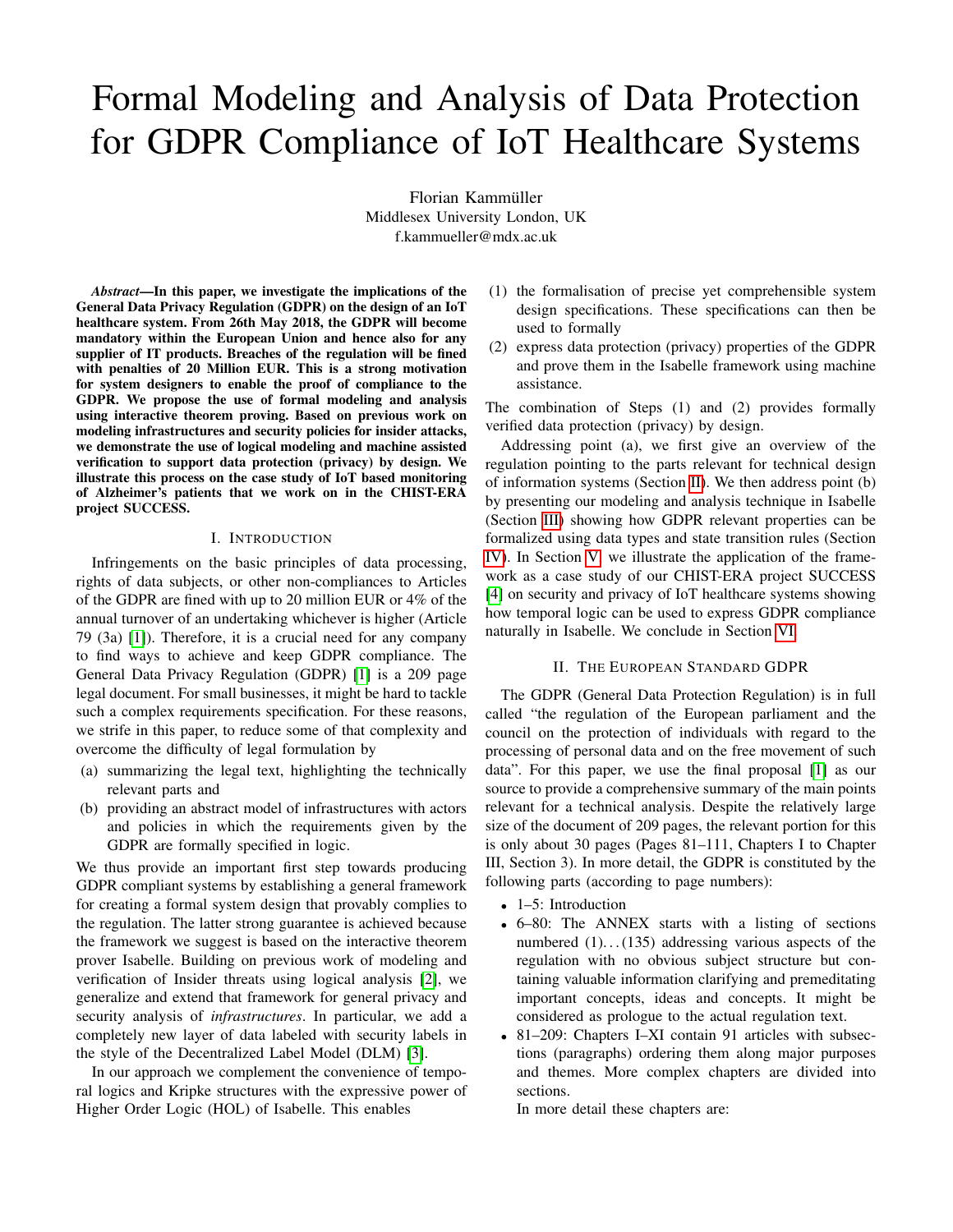- Chapter I, 81–87, *General Provisions*, Articles (1–4): Subject matter and objectives, Material scope, Territorial scope, Definitions.
- Chapter II, 88–96, *Principles*, Articles (5–10): Principle relating to personal data processing, Lawfulness of processing, Conditions for consent, Processing of data.
- Chapter III, 96–115, *Rights of the Data Subject*, Articles (11–21): Section 1 (Transparency and modalities), Section 2 (Information and access to data), Section 3 (Rectification and erasure), Section 4 (Right to object and automated individual decision making), Section 5 (Restrictions).
- Chapter IV, 116–144, *Controller and Processor*, Articles (22– 39a): Section 1 (General obligations), Section 2 (Data

Security), Section 3 (Data protection assessment and prior consultation), Section 4 (Data protection officer), Section 5 (Codes of conduct and certification).

- Chapter V, 145–156, *Transfer of Personal Data to Third Countries or International Organisations*, Articles (40– 45).
- Chapter VI, 157–168, *Independent Supervisory Authorities*, Articles (46–54): Section 1 (Independent status), Section 2 (Competence, Tasks and Powers).
- Chapter VII, 169–181, *Co-operation and Consistency*, Articles (54a–72): Section 1 (Co-operation), Section 2 (Consistency), Section 3 (European Data Protection Board).

Chapter VIII, 182–199, Remedies, Liability, and Sanctions, Articles (73–79b).

- Chapter IX, 200–204, Provisions Relating to Specific Data Processing Situations, Articles (80–85).
- Chapter X, 205–206, *Delegated Acts and Implementing Acts*, Articles (86–87).

Chapter XI, 207–209, *Final Provisions*, Articles (88–91).

The central laws for enforcing Security and Privacy are Articles 23 *Data protection by design and by default* and Article 30 *Secure Processing*. However, the technically relevant parts providing the detailed definition of terms and functional compliance requirements of systems are contained in the earlier Articles (1–21) in Chapter I to Chapter III, Section 3.

Chapter I generally defines the scope of the regulation in terms of main purpose (protection of individuals), material scope (personal data) and territories (in the Union); Article 4 provides definitions (1–21) for main terms like *personal data*, *processing*, *profiling*, *controller*, or *third party* amongst others. Thus Chapter I is relevant for the basic definitions of our model in Section [III.](#page-2-0)

Chapter II defines the principles for data processing and retention. Article 5 states that data must be processed "lawfully, fairly and in a transparent manner" [\[1\]](#page-6-0) and furthermore the article defines *purpose limitation, data minimisation, accuracy, storage limitation, integrity and confidentiality*, and *account-* *ability*. Article 6 then details the notion of *lawfulness*. Article 7 specifies the *conditions for consent* which is requested for any processing of data concerning the data subject. Article 8 adds the details for a child's consent. Article 9 is dedicated to the processing of special categories of personal data, for example, revealing ethnic origin, political opinions or religious or philosophical beliefs and provides in Sentence 2 a list of exceptions where data protection is exempt. Article 9a defines further exemptions in case of criminal convictions and offences. Article 10 is very relevant for the use of data for scientific purposes: *Processing not requiring identification*. Sentence 1 relieves the duty of data identification if the purpose of processing does no longer require this. Sentence 2 specifies the exemption from the central Articles 15–18 on access and erasure rights of the data subject that we explain next.

While Chapters I and II provide essential definitions, more technical requirements for data processing are provided in Chapter III, Sections 1 to 3.

- Section 1 describes Transparency and Modalities. Article 12 states that the controller must provide any information and communication (specified in Article 14–20) "relating to the data subject in a concise transparent and intelligible and easily accessible form ...".
- Section 2 provides details of the access rights and the information that the controller must provide to a data subject on request (Articles 14, 14a, 15), like the retention time and the purpose of data collection.
- Section 3 defines the right of a data subject to rectification and erasure of personal data ("right to be forgotten") as well as the right to restrict its processing (Articles 15–18).

In summary, Chapter III specifies that the controller must give the data subject *read access* (1) to any information, communications, and "meta-data" of the data, e.g., retention time and purpose. In addition, the system must enable *deletion of data* (2) and restriction of processing.

An invariant condition for data processing resulting from these Articles is that the system *functions* must *preserve* any of the access rights of personal data (3).

# III. FORMAL MODEL IN ISABELLE

<span id="page-2-0"></span>In this section, we describe the Isabelle framework for security and privacy analysis of infrastructures with policies.

Isabelle is a generic Higher Order Logic (HOL) proof assistant. Its generic aspect allows the embedding of socalled object-logics as new theories on top of HOL. There are sophisticated proof tactics available to support reasoning: simplification, first-order resolution, and special macros to support arithmetic amongst others. The use of HOL has the advantage that it enables expressing even the most complex application scenarios, conditions, and logical requirements. Isabelle enables the analysis of meta-theory, that is, we can prove theorems *in* an object logic but also *about* it.

Object-logics are added to Isabelle using constant and type definitions forming a so-called *conservative extension*. That is, no inconsistency can be introduced: new types are defined as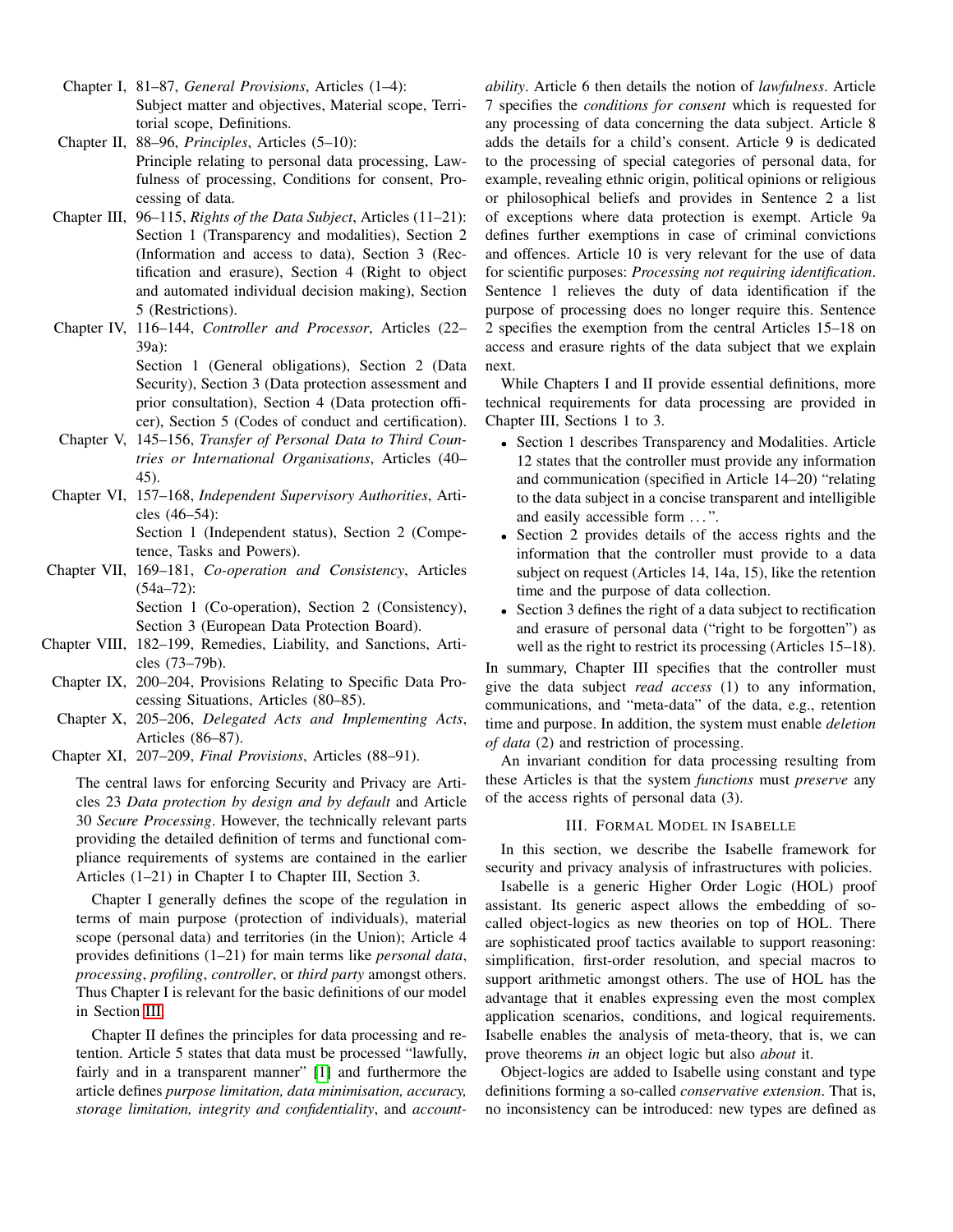subsets of existing types; properties are proved using a one-toone relationship to the new type from properties of the existing type.

### *A. Isabelle Framework for Infrastructure Security and Privacy*

This framework has been created initially for the modeling and analysis of Insider threats [\[2\]](#page-6-1). Its use has been validated on the most well-known insider threat patterns identified by the CERT-Guide to Insider threats [\[5\]](#page-6-5). More recently, this Isabelle framework has been successfully applied to realistic case studies of insider attacks in airplane safety [\[6\]](#page-6-6) and on auction protocols [\[7\]](#page-6-7). These larger case studies as well as complementary work on the analysis of Insider attacks on IoT infrastructures [\[8\]](#page-6-8)–[\[10\]](#page-6-9) have motivated the extension of the original framework by Kripke structures and temporal logic [\[11\]](#page-6-10) as well as a formalisation of attack trees [\[12\]](#page-6-11).

In the course of this extension, the Isabelle framework has been restructured such that it is now a general framework for the state-based security analysis of infrastructures with policies and actors. Temporal logic and Kripke structure build the foundation. Meta-theoretical results have been established to show equivalence between attack trees and CTL statements. This foundation provides a generic notion of state transition on which attack trees and temporal logic can be used to express properties. Interactive proof is used to prove these properties but the meta-theory can be applied to immediately produce results. Figure [1](#page-3-0) gives an overview of the framework.



<span id="page-3-0"></span>Fig. 1. Generic framework for infrastructrures embeds applications.

Without going into too much detail, we will provide a short introduction to provide just enough detail to understand how we model the GDPR requirements.

#### *B. Kripke Structure, CTL, and Attack Trees*

We apply Kripke structures and CTL to model state based systems and analyse properties under dynamic state changes. Snapshots of systems are the states on which we define a state transition. Temporal logic is then employed to express security and privacy properties.

In Isabelle, the system states and their transition relation are defined as a *type class* called state containing an abstract constant state\_transition. It introduces the syntactic infix

notation  $I \rightarrow_i I'$  to denote that system state I and I' are in this relation.

```
class state =
fixes state_transition :: [\sigma : : \text{type}, \sigma] \Rightarrow \text{bool}("\_ \rightarrow_i \_")
```
The above class definition allows lifting Kripke structures and CTL to a general level. Branching time temporal logic CTL is defined over Kripke structures with such state transitions and can be applied to the theory of infrastructures.

Based on the generic state transition  $\rightarrow_i$  of the state type class, the CTL-operators EX and AX express that property f holds in some or all next states, respectively. The CTL formula  $AG$  f means that on all paths branching from a state s the formula f is always true (G stands for 'globally'). It can be defined using the Tarski fixpoint theory by applying the greatest fixpoint operator. In a similar way, the other CTL operators are defined. The formal Isabelle definition of what it means that formula  $f$  holds in a Kripke structure  $M$  can be stated as: the initial states of the Kripke structure init M need to be contained in the set of all states states M that imply f.

$$
M \vdash f \equiv \text{ init } M \subseteq \{ s \in \text{states } M. s \in f \}
$$

In an application, the set of states of the Kripke structure will be defined as the set of states reachable by the infrastructure state transition from some initial state, say example\_scenario.

```
example_states \equiv { I. example_scenario \rightarrow_i<sup>*</sup>* I }
```
The relation  $\rightarrow_i^*$  is an operator supplied by the Isabelle theory library. It is the reflexive transitive closure applied to the relation  $\rightarrow_i$ .

The Kripke constructor combines the constituents initial state, state set and state transition relation  $\rightarrow_i$ .

```
example_Kripke ≡
    Kripke example_states {example_scenario} \rightarrow_i
```
In Isabelle, the concept of sets and predicates coincide<sup>[1](#page-3-1)</sup>. Thus a property is a predicate over states which is equal to a set of states. For example, we can then try to prove that there is a path (E) to a state in which the property eventually holds (in the Future) by starting the following proof in Isabelle.

example\_Kripke  $\vdash$  EF property

#### *C. Infrastructures, Policies, and Actors*

The Isabelle Infrastructure framework supports the representation of infrastructures as graphs with actors and policies attached to nodes. These infrastructures are the *states* of the Kripke structure.

The transition between states is triggered by nonparametrized actions get, move, eval, and put executed by actors. Actors are given by an abstract type actor and a function Actor that creates elements of that type from

<span id="page-3-1"></span><sup>&</sup>lt;sup>1</sup>In general, this is often referred to as *predicate transformer semantics*.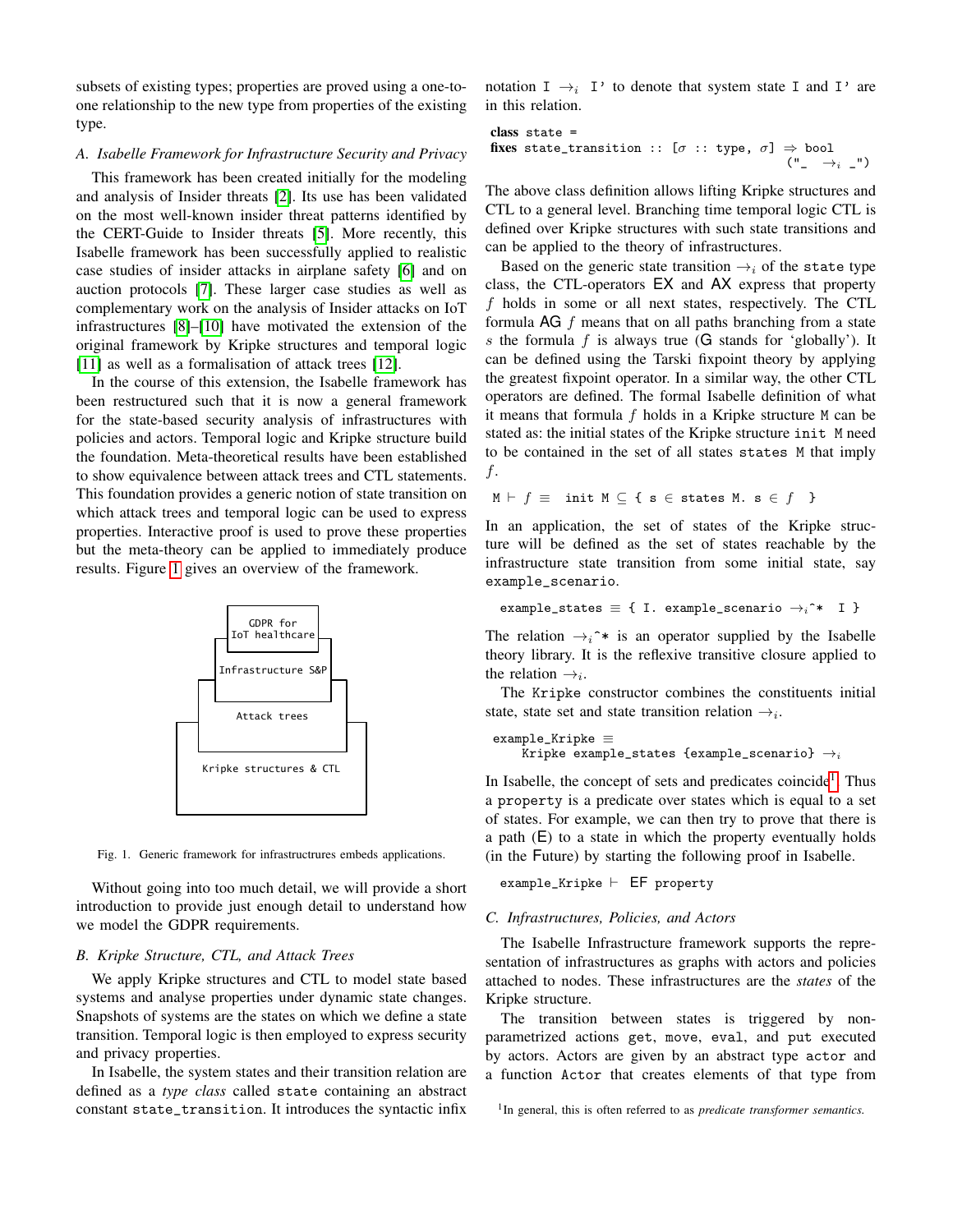identities (of type string). Policies are given by pairs of predicates (conditions) and sets of (enabled) actions.

type\_synonym policy = ((actor  $\Rightarrow$  bool)  $\times$  action set)

Actors are contained in an infrastructure graph.

```
datatype igraph =
          Lgraph (location \times location)set
                   location ⇒ identity set
                   actor \Rightarrow (string set \times string set)
                   location \Rightarrow (string \times acond)
```
An igraph contains a set of location pairs representing the topology of the infrastructure as a graph of nodes and a list of actor identities associated to each node (location) in the graph. Also an igraph associates actors to a pair of string sets by a pair-valued function whose first range component is a set describing the credentials in the possession of an actor and the second component is a set defining the roles the actor can take on. More importantly in this context, an igraph assigns locations to a pair of a string that defines the state of the component and an element of type acond. This type acond is defined as a set of labelled data representing a condition on that data. Corresponding projection functions for each of these components of an igraph are provided; they are named gra for the actual set of pairs of locations, agra for the actor map, cgra for the credentials, and lgra for the state of a location and the data at that location.

Infrastructures are given by the following datatype that contains an infrastructure graph of type igraph and a policy given by a function that assigns local policies over a graph to all locations of the graph.

datatype infrastructure = Infrastructure igraph [igraph, location] ⇒ policy set

There are projection functions graphI and delta when applied to an infrastructure return the graph and the policy, respectively. Policies specify the expected behaviour of actors of an infrastructure. They are defined by the enables predicate: an actor h is enabled to perform an action a in infrastructure I, at location 1 if there exists a pair  $(p,e)$  in the local policy of l (delta I l projects to the local policy) such that the action a is a member of the action set e and the policy predicate p holds for actor h.

enables I l h a  $\equiv \exists$  (p,e)  $\in$  delta I l. a  $\in$  e  $\wedge$  p h

Equipped with the basic Infrastructure constructors, we consider next how these can be used to specify a GDPR compliant system.

# <span id="page-4-0"></span>IV. DATA PROTECTION BY DESIGN FOR GDPR COMPLIANCE

#### <span id="page-4-2"></span>*A. Security and Privacy by Labeling Data*

The Decentralised Label Model (DLM) [\[3\]](#page-6-2) introduced the idea to label data by owners and readers. We pick up this idea and formalize a new type to encode the owner and the set of readers.

type\_synonym dlm = actor  $\times$  actor set

Labelled data is then just given by the type dlm  $\times$  data where data can be any data type. Additional meta-data, like retention time and purpose, can be encoded as part of this type data. We omit these detail here for conciseness of the exposition.

Using labeled data, we can now express the essence of Article 4 Paragraph (1): 'personal data' means any information relating to an identified or identifiable natural person ('data subject'). Since we have a more constructive system view, we express this by defining the owner of a data item d of type dlm as the actor that is the first element in the pair that is the first of the pair d. Then, we use this function to express the predicate "owns".

definition owner :: dlm  $\times$  data  $\Rightarrow$  actor where owner  $d \equiv fst(fst d)$ 

definition owns :: [igraph, location, actor, dlm  $\times$  data]  $\Rightarrow$  bool where owns G l a  $d \equiv$  owner  $d = a$ 

The introduction of a similar function for readers projecting the second element of a dlm label

definition readers :: dlm  $\times$  data  $\implies$  actor set where readers  $d \equiv$  snd (fst d)

enables specifying when an actor may access a data item.

definition has\_access :: [igraph, location, actor, dlm  $\times$  data]  $\Rightarrow$  bool where has\_access G l a d  $\equiv$ owns G l a d ∨ a ∈ readers d

#### <span id="page-4-1"></span>*B. Privacy Preserving Functions*

The labels of data must not be changed by processing: we have identified this finally as an invariant (3) resulting from the GDPR in Section [II.](#page-1-0) This invariant can be formalized in our Isabelle model by a type definition of functions on labeled data that preserve their labels.

typedef label\_fun = {f :: dlm  $\times$  data  $\implies$  dlm  $\times$  data.  $\forall$  x. fst x = fst (f x)}

We also define an additional function application operator  $\hat{\mathbb{I}}$ on this new type. Then we can use this restricted function type to implicitly specify that only functions preserving labels may be applied in the definition of the system behaviour in the following state transition rules.

## *C. Data Protecting State Transition*

The abstract state transition provided in the underlying Kripke structure theory is instantiated in the GDPR infrastructure model by an inductive definition of a state transition relation  $\rightarrow_n$  over infrastructures. A set of inductive rules defines this transition relation  $\rightarrow_n$  relative to characteristics of the current state. These characteristics can exploit the information encoded into the infrastructure as well as the enables predicate to express how the next infrastructure state evolves from the current one. It is here where the GDPR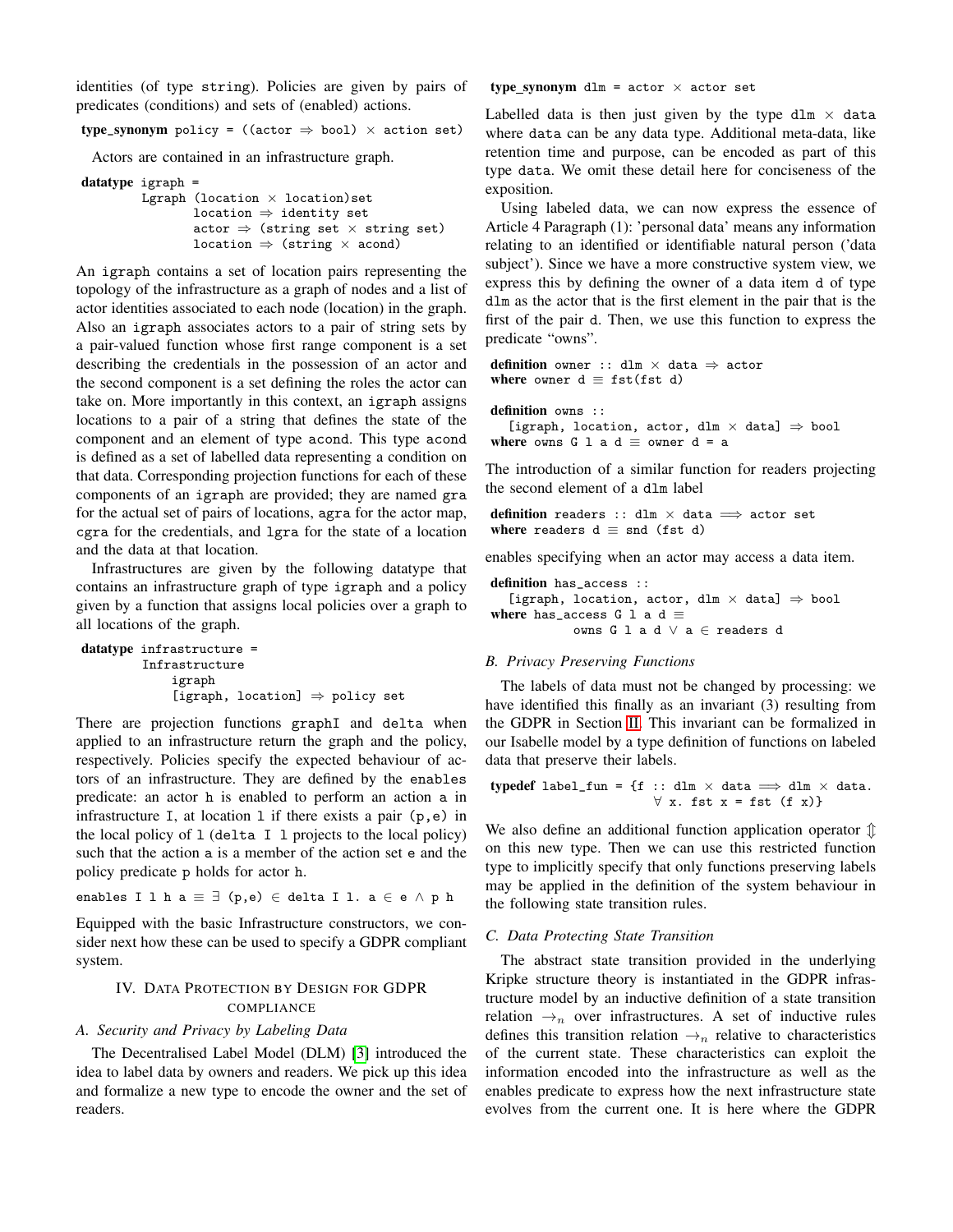articles are incarnated into the system specification. We show here the rules for put, get, process and delete (see the complete source code [\[13\]](#page-6-12) for full details).

*1) The put pata rule:* assumes an actor a residing at a location 1 in the infrastructure graph G and being enabled the put action. If infrastructure state I fulfils those preconditions, the next state I' can be constructed from the current state by adding the data item ((Actor a, as), n) at location l. The addition is given by updating (using  $:=$ ) the existing data storage lgra G l at location l with the set union of its second element and the singleton set  $\{((\text{Actor } a, \text{ as}), n)\}.$  Note that the first component Actor a marks the owner of this data item as a. The other components, the reader list as, and the actual data n, as well as the state of the location s can be instantiated freely within the limitations given by the Isabelle types.

```
put:
G = graphI I \implies a @ I \impliesenables I l (Actor a) put \impliesI' = Infrastructure
      (Lgraph (gra G)(agra G)(cgra G)
        ((\text{lgra } G)(1) :=(s, snd (lgra G l) ∪ {((Actor a, as), n)}))))
       (delta I)
\implies I \rightarrow_n I'
```
*2) The get data rule:* resembles the put data rule in many parts. However, here an actor a accesses data in a remote location 1' and adds it to the data in his current location 1. This copying of data is only permitted if the current location l' of the data enables a to get and if the list of readers as in the data item  $((Action a', as), n)$  contains the entry Actor a. Different to the put rule, this rule preserves the first component fst(lgra G l) of the state of location l.

```
get_data:
G = graphI I \implies a @ I \impliesenables I l' (Actor a) get \implies((Action a', as), n) \in end (lyra G 1') \impliesActor a \in as \impliesI' = Infrastructure
      (Lgraph (gra G)(agra G)(cgra G)
        ((\text{lgra } G)(1 := (fst (\text{lgra } G 1)),snd (lgra G l) \cup {((Actor a', as), n)}))))
       (delta I)
\implies I \rightarrow_n I'
```
*3) The process rule:* prescribes how data within the infrastructure may be processed. It imposes that only privacy preserving functions may be applied to data (see Section [IV-B\)](#page-4-1). This is achieved by using the application operator  $\mathcal{D}$ because it enforces the variable f to be of type label\_fun. The existing data item ((Actor a', as), n) is replaced by f  $\mathcal{D}$  ((Actor a', as), n) while preserving the label (Actor a', as) owing to the properties of type label\_fun. Clearly, the actor needs to be eval enabled in his location where also the data must reside.

```
process:
G = graphI I \implies a @ I \impliesenables I l (Actor a) eval \implies
```

```
((Action a', as), n) \in end (Igra G 1) \impliesActor a \in as \impliesI' = Infrastructure
      (Lgraph (gra G)(agra G)(cgra G)
         ((\text{lgra } G)(1 := (fst (\text{lgra } G 1)),snd (lgra G 1) - {((Actor a', as), n)}\cup {f \mathcal{D} ((Actor a', as), n)}))))
       (delta I)
\implies I \rightarrow_n I'
```
*4) The delete rule:* enables the owner of the data to delete his or her data from a location in the infrastructure graph. Note that, different to the previous rules, here are no preconditions on the location of the actor nor the location of the data other than that they are in the infrastructure graph. Neither is there any requested enabledness of actions imposed on the actor. That is, the owner can delete his data anywhere.

```
del_data:
G = graphI I \implies a \in actors G \implies1 \in nodes G \implies((Actor a, as), n) \in snd (lgra G 1) \impliesI' = Infrastructure
      (Lgraph (gra G)(agra G)(cgra G)
         ((\text{lgra } G)(1 := (fst (\text{lgra } G 1)),snd (lgra G 1) - {((Actor a', as), n)})))(delta I)
\implies I \rightarrow_n I'
```
#### <span id="page-5-0"></span>V. APPLICATION EXAMPLE FROM IOT HEALTHCARE

#### *A. System Model*

The example of an IoT healthcare systems is from the CHIST-ERA project SUCCESS [\[4\]](#page-6-3) on monitoring Alzheimer's patients. Figure [2](#page-5-1) illustrates the system architecture where data collected by sensors in the home or via a smart phone helps monitoring bio markers of the patient. The data collection is in a cloud based server to enable hospitals (or scientific institutions) to access the data which is controlled via the smart phone. We show the encoding of the igraph for this system



<span id="page-5-1"></span>Fig. 2. IoT healthcare monitoring system for SUCCESS project

architecture in the Infrastructure model.

```
ex\_graph \equiv Lgraph{(home, cloud), (sphone, cloud), (cloud,hospital)}
   (\lambda x. if x = home then {''Patient''} else
         (if x = hospital then {''} Doctor''} else {}(}))
   ex_creds ex_locs
```